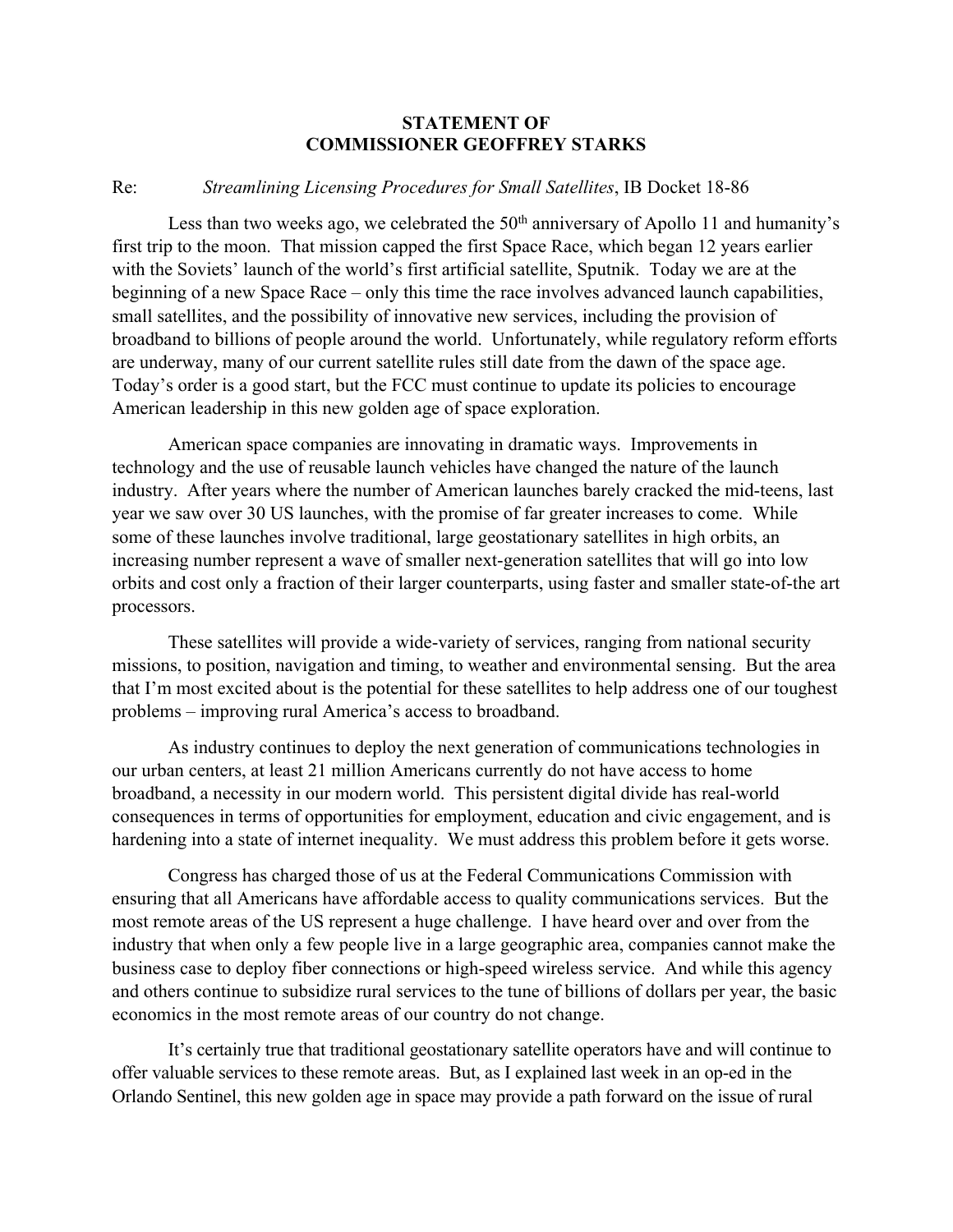internet inequality. A new generation of operators promise high-speed service via constellations of thousands of satellites in low-Earth orbit. These new providers promise widespread highspeed coverage while reducing latency to the tens of milliseconds – fast enough to support voice and other critical services. And because they don't have the same economic constraints with deploying to rural areas as terrestrial providers, they can focus on the people most likely to need their service – those in rural parts of the US and around the world.

This new era of spaceflight is still unfolding, and many questions remain. But the FCC cannot afford to fall behind these developments – the risk is too high. The potential benefits of these innovative broadband services should cause us to reexamine our satellite rules to determine whether they help or hinder our goal of ensuring broadband access to rural America. We must adopt policies that both encourage investment in the networks we've already authorized, while leaving room for new players who will provide new competition and new services. By doing so, we will strengthen American leadership in the new Space Race and establish the US regulatory approach as a model for other nations.

Here are three things that the FCC can do to accomplish these goals. First, we need to encourage all operators to develop more spectrally efficient systems. As launch has become more frequent, we're trying to cram more satellites into fewer and fewer frequencies. To relieve this increasing pressure we must drive all operators—old and new—to utilize advanced technologies to use spectrum efficiently.

The FCC has repeatedly recognized that, because spectrum is a limited resource, parties must utilize it as efficiently as possible. In the satellite context, new technologies like phased array antennas and adaptive beam-forming will permit satellites to target narrow coverage areas more precisely and reuse spectrum many times over to maximize throughput.

Today's order takes some small, but significant steps in this direction. The FCC should consider a system's spectrum efficiency as part of future satellite policymaking initiatives, including its review of applications in future NGSO processing rounds. Doing so will encourage applicants to use the most innovative technology available, while increasing the amount of spectrum available for new entrants and new services.

Second, to encourage further deployments, we must make launch as accessible as possible. While many people may not be aware of it, the FCC has a critical role in authorizing commercial launches. Commercial operators currently use spectrum licensed to Federal users to communicate with and track their launch vehicles. Because of the Federal allocation of this spectrum, operators must work with Commission staff to obtain a Special Temporary Authorization for each launch. Parties file their STA applications, then our staff engages with federal stakeholders through emails and phone calls to negotiate access to the federal spectrum for each launch. If any details of the launch change over time – which they often do -- the launch operator must ask the Commission to go through this process again to rework the authorization.

This approach may have made sense in an earlier age of spaceflight, when the entire US launch industry launched less than 20 times per year, but we are rapidly approaching a period when a single operator could stage a launch each week. The Commission anticipated this problem more